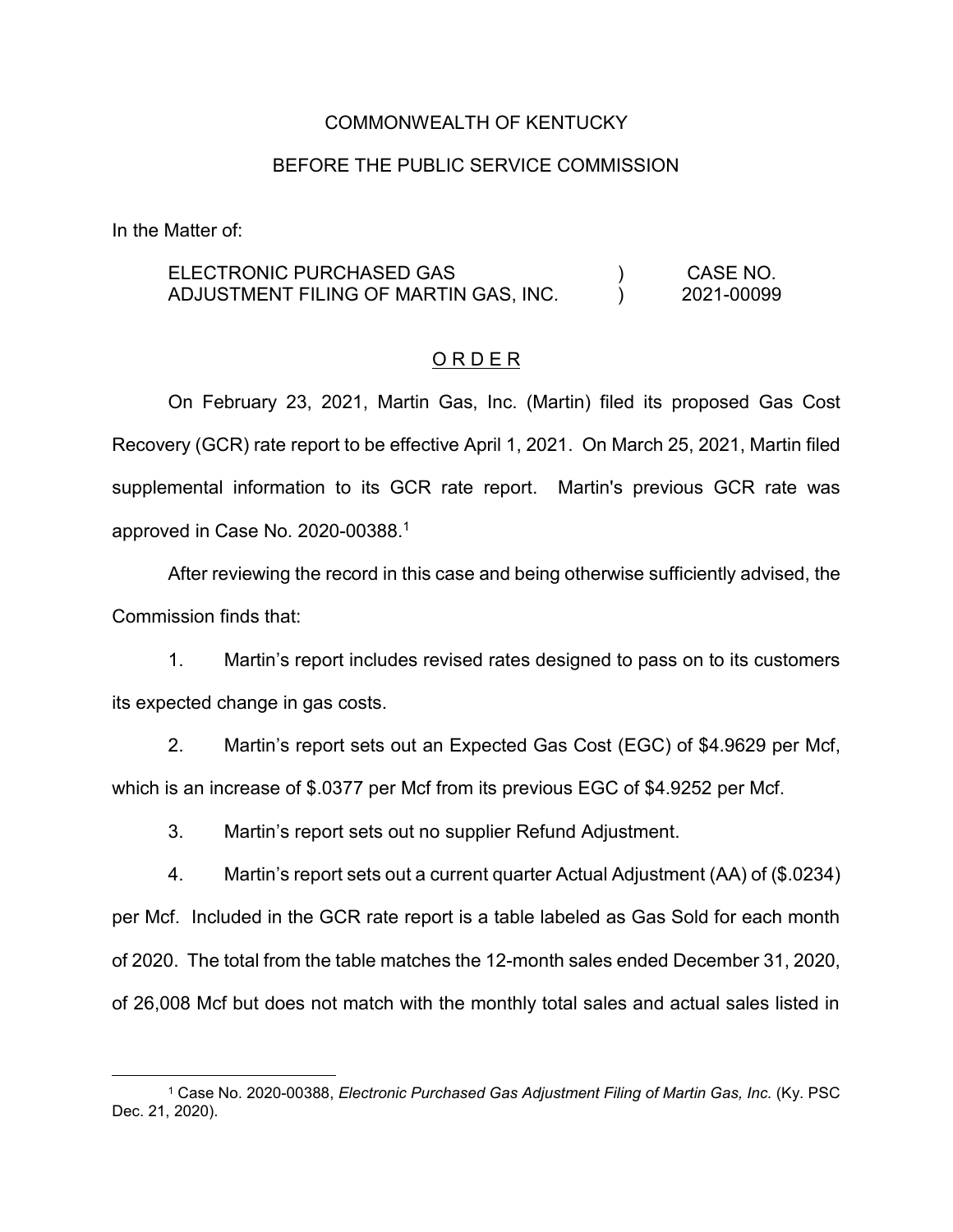the current quarter AA for July, August, and September 2020. The AA calculation methodology includes a 5 percent limiter on line loss between the amount of natural gas purchased and sold for each month under reconciliation. When using the amounts from the Gas Sold table the line loss limiter and actual sales for each month produces a more accurate cost of natural gas. The Commission finds that the Gas Sold information provided in this report should be included in future GCR rate reports and that the monthly sales information in future quarter AA calculations should match the gas sold amounts for each month.

In this and in prior GCR rate reports Martin's quarter AA have been three months off from the reporting period used in the EGC. Due to the three month rolling calculation methodology of the GCR this lag in the AA reconciliation period does not result in an over or under collection of the actual gas cost but can result in a lag in the collection of the gas cost from ratepayers. In order to rectify this lag the current quarter AA has been modified to include the months of October, November, and December 2020 in addition to the months of July, August, and September 2020. Using the Gas Sold table, the natural gas purchased, and total monthly cost from the EGC Martin's corrected current quarter AA is (\$.0074) per Mcf. This produces a total AA of (\$.3709) per Mcf, which is an increase of \$.0242 per Mcf from its previous total AA of (\$.3951) per Mcf. Martin's next GCR rate report for the July 2021 billing cycle should include in the quarter AA calculation the reconciliation for the months of January, February, and March 2021, and the reporting period for 12-month sales ended March 31, 2021.

5. Martin's report sets out a current quarter Balance Adjustment (BA) of (\$.00005) per Mcf. Martin's Gas Cost Adjustment Clause Tariff allows the BA to be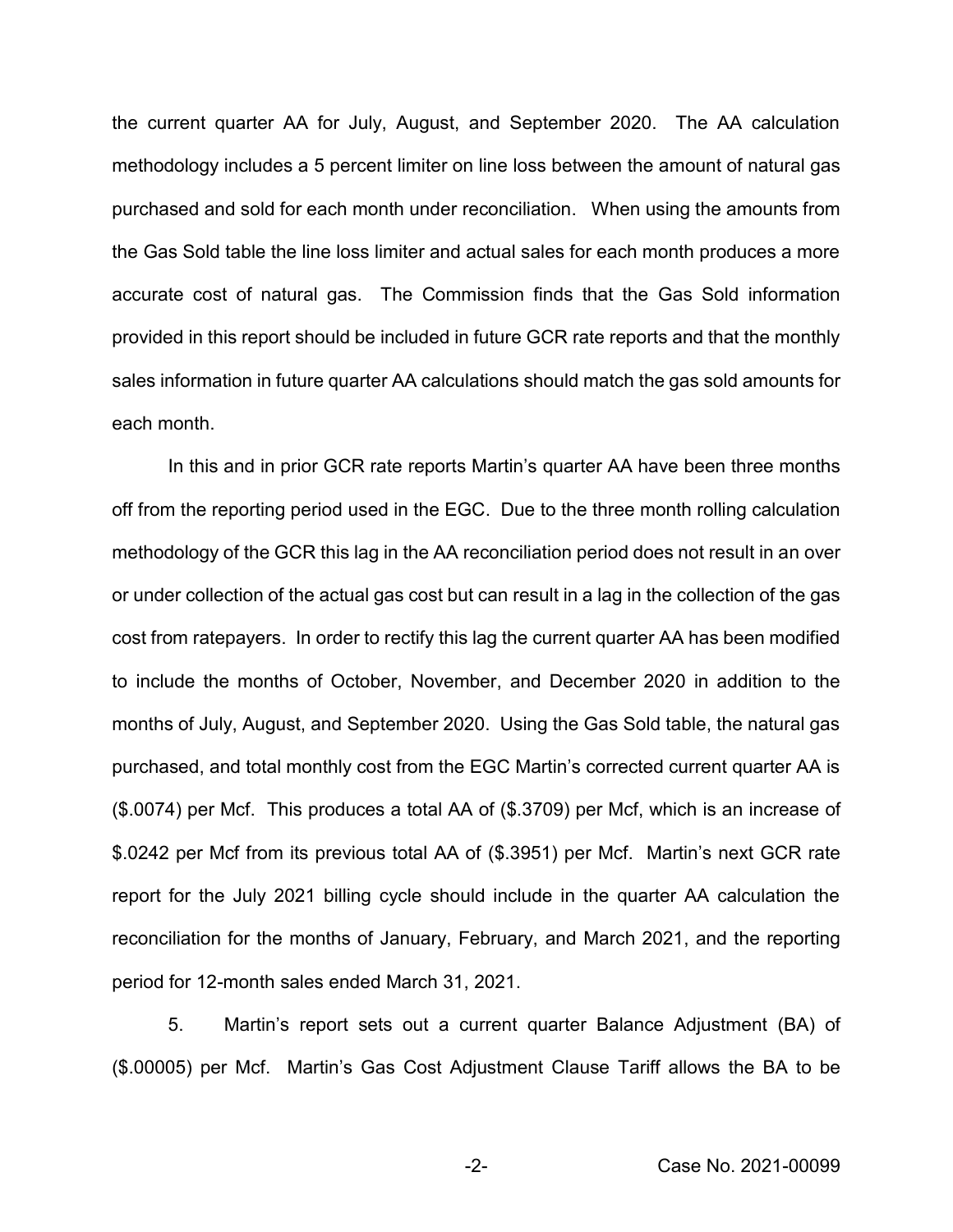included in the calculation of its GCR rates. Martin did not use the correct 12-month sales ended December 31, 2020, amount of 26,008 Mcf in the calculation of its current quarter BA. Martin's corrected current quarter BA and total BA is (\$.0030) per Mcf, which is a decrease of \$.0030 per Mcf from its previous total BA of \$.0000 per Mcf.

6. Martin's corrected GCR rate is \$4.5890 per Mcf, which is an increase of \$.0589 per Mcf from the previous GCR rate of \$4.5301 per Mcf.

7. The rates set forth in Appendix to this Order are fair, just and reasonable and should be approved for service rendered by Martin on and after April 1, 2021.

8. Should Martin purchase sustainable natural gas from a renewable source during the reporting period of any future GCR reports, then the supplier, cost, and amount must be documented in its cover letter to the Commission.

IT IS THEREFORE ORDERED that:

1. The rates proposed by Martin are denied.

2. The rates set forth in Appendix to this Order are approved for service rendered on and after April 1, 2021.

3. Martin's future GCR reports shall include the gas sold information for each month of the 12-month reporting period.

4. Within 20 days of the date of entry of this Order, Martin shall file with this Commission, using the Commission's electronic Tariff Filing System, revised tariff sheets setting out the rates approved herein and reflecting that they were approved pursuant to this Order.

5. This case is closed and removed from the Commission's docket.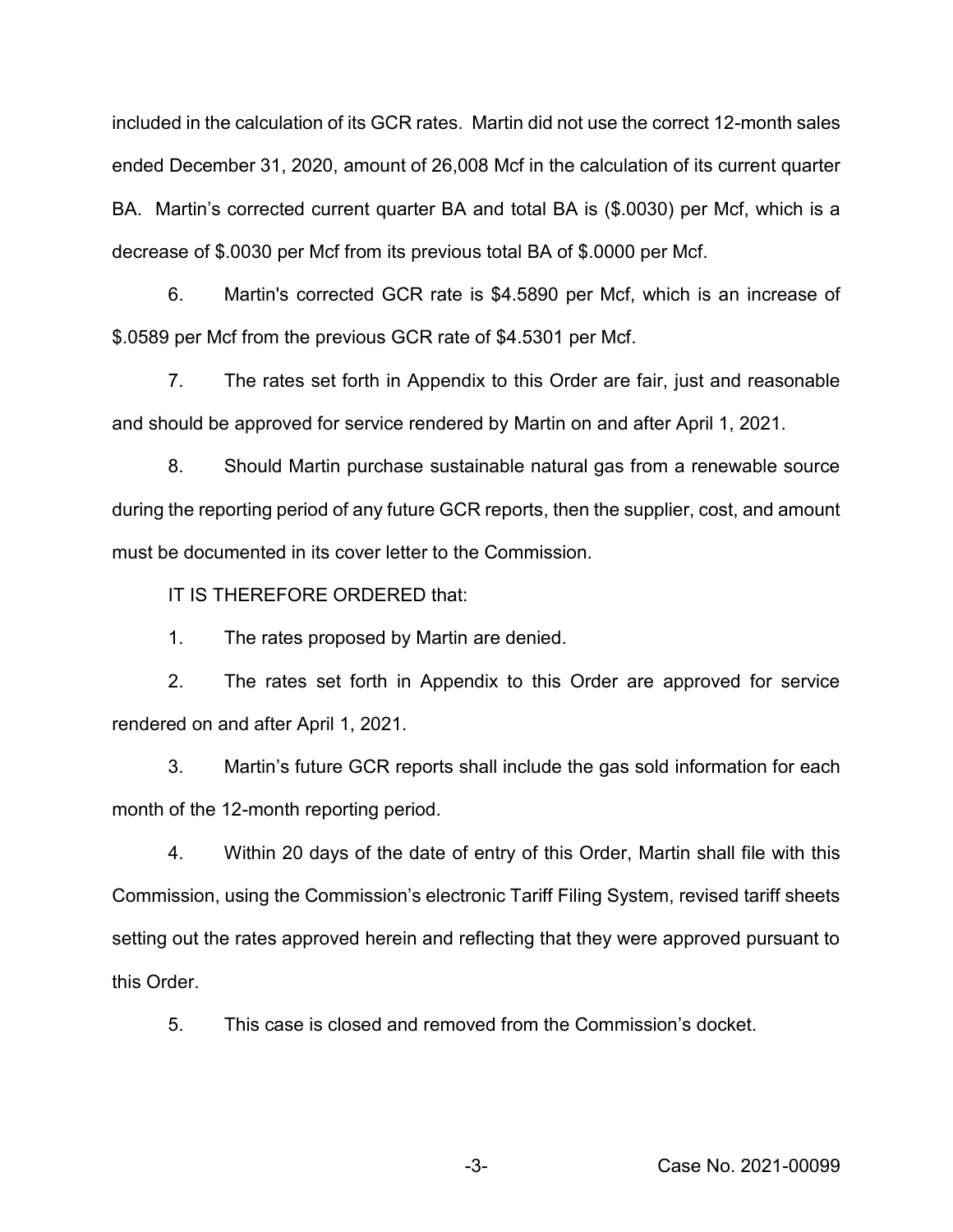By the Commission



ATTEST:

2 Ridwell

Executive Director

Case No. 2021-00099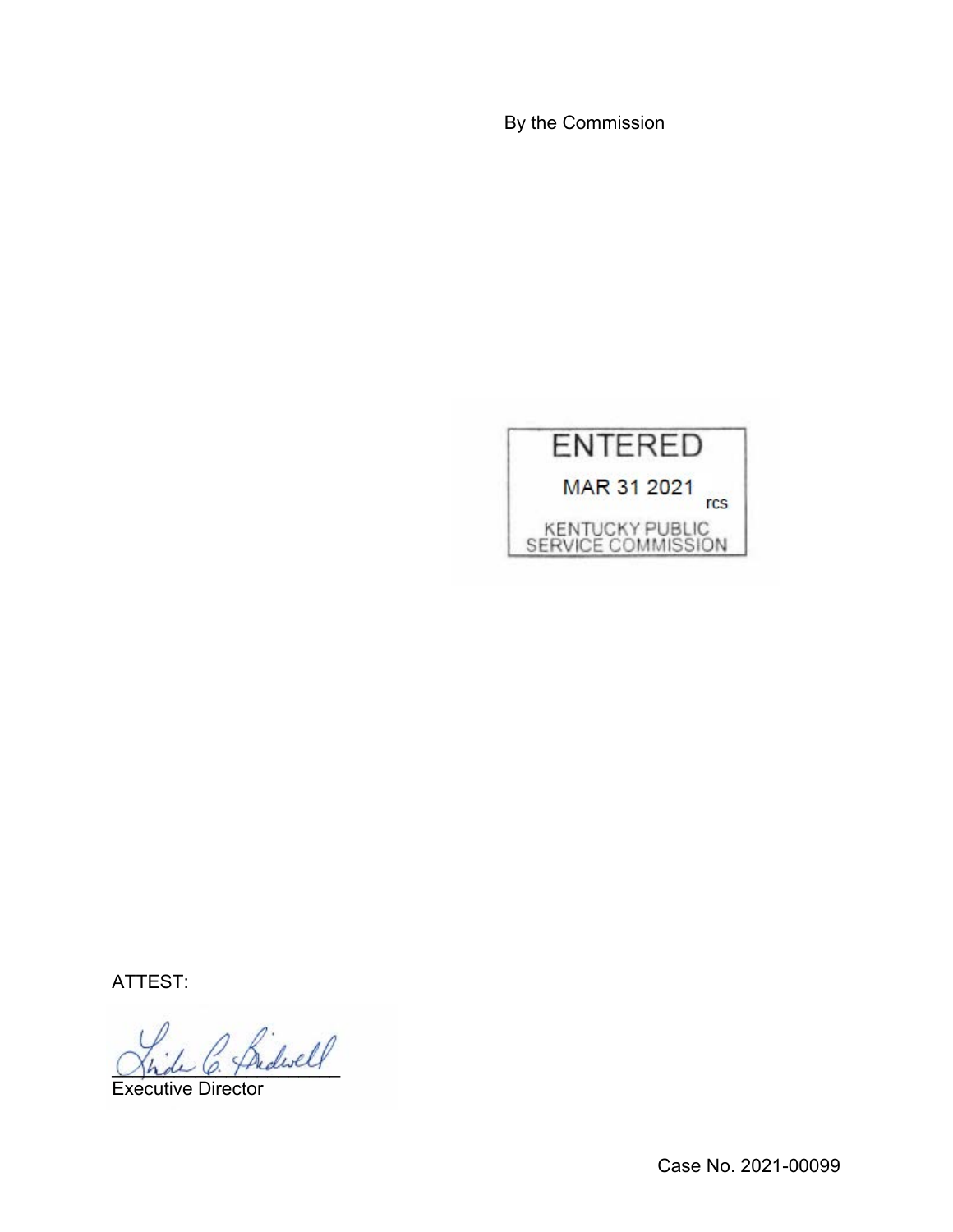# APPENDIX

# APPENDIX TO AN ORDER OF THE KENTUCKY PUBLIC SERVICE COMMISSION IN CASE NO. 2021-00099 DATED MAR 31 2021

The following rates and charges are prescribed for the customers in the area served by Martin Gas, Inc. All other rates and charges not specifically mentioned herein shall remain the same as those in effect under the authority of this Commission prior to the effective date of this Order.

## Retail Rates

|         | <b>Base Rate</b> | <b>Gas Cost</b><br>Recovery<br>Rate | Total    |
|---------|------------------|-------------------------------------|----------|
| All Mcf | \$4.9946         | \$4.5890                            | \$9.5836 |